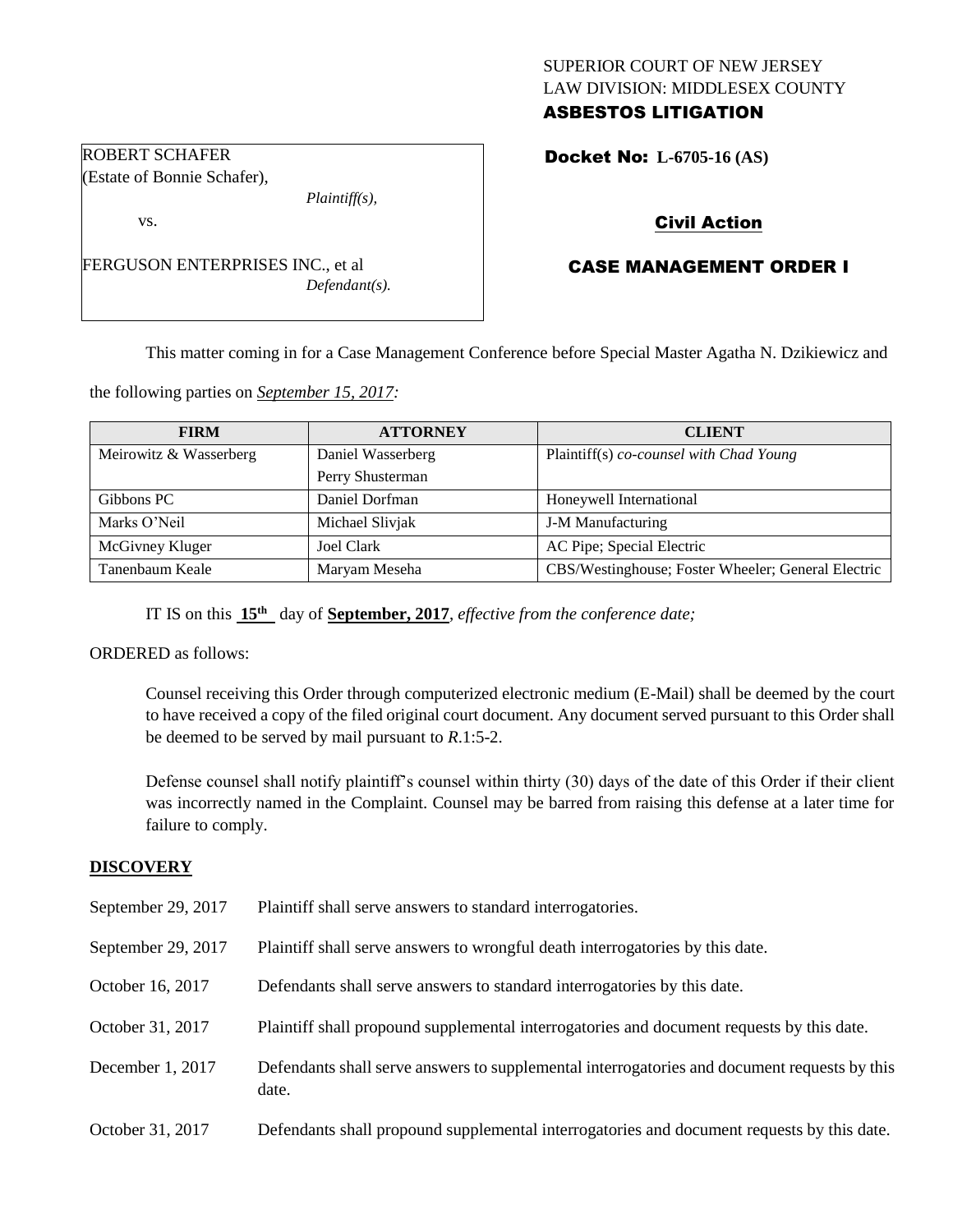| December 1, 2017  | Plaintiff shall serve answers to supplemental interrogatories and document requests by this<br>date.                                                                                                        |
|-------------------|-------------------------------------------------------------------------------------------------------------------------------------------------------------------------------------------------------------|
| February 16, 2018 | Fact discovery, including depositions, shall be completed by this date. Plaintiff's counsel shall<br>contact the Special Master within one week of this deadline if all fact discovery is not<br>completed. |
| February 16, 2018 | Depositions of corporate representatives shall be completed by this date.                                                                                                                                   |

#### **EARLY SETTLEMENT**

March 30, 2018 Settlement demands shall be served on all counsel and the Special Master by this date.

## **SUMMARY JUDGMENT MOTION PRACTICE**

| March 30, 2018 | Plaintiff's counsel shall advise, in writing, of intent not to oppose motions by this date. |
|----------------|---------------------------------------------------------------------------------------------|
| April 13, 2018 | Summary judgment motions shall be filed no later than this date.                            |
| May 11, 2018   | Last return date for summary judgment motions.                                              |

## **MEDICAL DEFENSE**

- September 29, 2017 Plaintiff shall serve executed medical authorizations (along with answers to interrogatories) by this date.
- September 29, 2017 Plaintiff shall serve a diagnostic medical report and any medical records in plaintiff's possession by this date.
- March 16, 2018 Plaintiff shall serve medical expert reports by this date.
- March 16, 2018 Upon request by defense counsel, plaintiff is to arrange for the transfer of pathology specimens and x-rays, if any, by this date.
- June 15, 2018 Defendants shall identify its medical experts and serve medical reports, if any, by this date. In addition, defendants shall notify plaintiff's counsel (as well as all counsel of record) of a joinder in an expert medical defense by this date.

#### **LIABILITY EXPERT REPORTS**

- March 16, 2018 Plaintiff shall identify its liability experts and serve liability expert reports or a certified expert statement by this date or waive any opportunity to rely on liability expert testimony.
- June 15, 2018 Defendants shall identify its liability experts and serve liability expert reports, if any, by this date or waive any opportunity to rely on liability expert testimony.

#### **EXPERT DEPOSITIONS**

July 13, 2018 Expert depositions shall be completed by this date. To the extent that plaintiff and defendant generic experts have been deposed before, the parties seeking that deposition in this case must file an application before the Special Master and demonstrate the necessity for that deposition. To the extent possible, documents requested in a deposition notice directed to an expert shall

 $\_$  ,  $\_$  ,  $\_$  ,  $\_$  ,  $\_$  ,  $\_$  ,  $\_$  ,  $\_$  ,  $\_$  ,  $\_$  ,  $\_$  ,  $\_$  ,  $\_$  ,  $\_$  ,  $\_$  ,  $\_$  ,  $\_$  ,  $\_$  ,  $\_$  ,  $\_$  ,  $\_$  ,  $\_$  ,  $\_$  ,  $\_$  ,  $\_$  ,  $\_$  ,  $\_$  ,  $\_$  ,  $\_$  ,  $\_$  ,  $\_$  ,  $\_$  ,  $\_$  ,  $\_$  ,  $\_$  ,  $\_$  ,  $\_$  ,